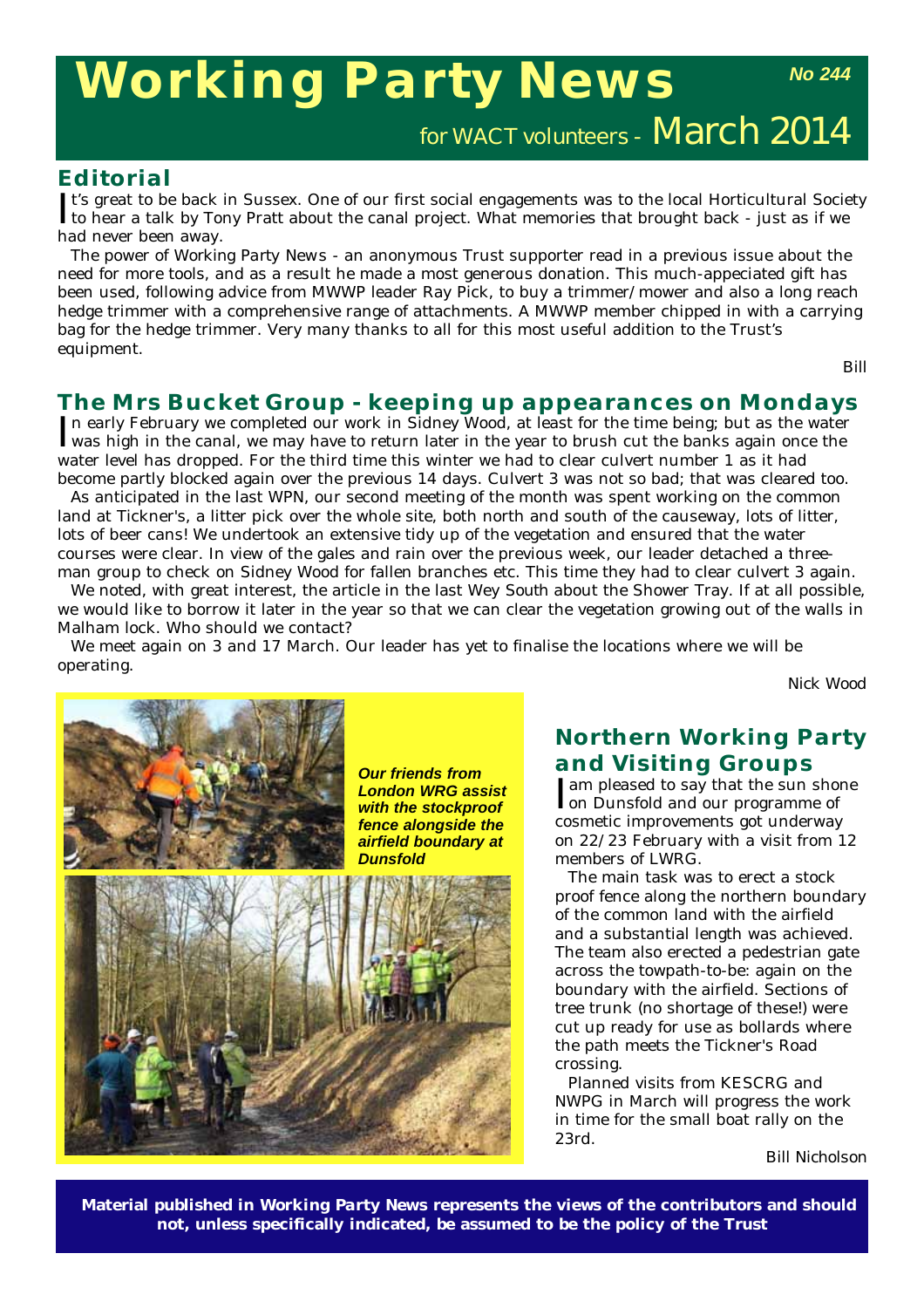### **Tickner's Heath Depot**

 $\bf M$ ell at least this month 'him upstairs' has been a bit kinder with the weather and allowed us to do some external work rather than sheltering all day in our lowly workshop.

Ken Bacon has continued his ministrations to the MWWP's 'Tirfor', mind you he did have to call on the assistance of Richard Powell for the technical bits. After stripping it down, cleaning and servicing, it is operating as new and is now ready for whatever Ray Pick's team need to throw at it.

After some thought and researching Francis Wellerd managed to find some items to attach to the Hydrovane compressor, so that rather than just being an idle piece of Trust machinery it is now useable for any task requiring a certain amount of air pressure.

In between visits to the compressor Francis and Mick Jones have been slaving away making sure that the Maintenance Unit's mowers are in good order ready for the fray when the drier weather returns. Unfortunately they found that one of the mowers had a bent crankshaft, and with Mike Davison's permission it was stripped down and serviceable items kept as spare parts, but at least the other two proved to be serviceable and in good working order.

We had thought that after David Robson's monumental effort to free the brake pedal on the tracked dumper that that was it as far as the brakes were concerned. No such luck - when we reconnected all the brake linkages we found that the main cross shaft was seized. So after liberal doses of oil and WD40 Mick managed to free it off so that the footbrake was useable. We then assembled the beastie so that the machine could at least stop properly. In the meantime Dave Kersley, assisted at odd times by the team, got the tracks back on and the tensioner modified so that it was towpath-worthy. All that remained was to change the clutch plates and away it could go.

Our wheelbarrow expert David Robson has not been idle either. When not helping transport paper to the skips at Loxwood he can be found up to his armpits in the many and varied manual earth removers the Trust holds. No repair is beyond his scope and he is always on hand to ensure visiting work parties have the equipment where and when it is required.

Just recently Ray Pick brought the Trust's latest piece of new-fangled machinery to the depot asking that we assemble it and ensure that things are as they should be. What a beast this is - it is called a DR Beaver, well the tree felling bit is. It also has a heavy duty strimmer attachment and Francis and Mick took great delight, if not a little head scratching (the instructions were a nightmare), in giving it a test on the odd log and vegetation at the depot. So all in all a good addition to the trusts armoury.

Well I think that is about it for this month, all the best.

*John Smith*

#### **Hedgelaying Team**

 $\bigcap$  aluté, and now the politics? Greetings to all from the UK and overseas excluding Scotland. The Grumpy Old Hedgelayer says that Scotland should be towed north and moored just off Iceland (not the one on the High Street missus). Why do I say this, you may ask? Am I anti-Scots? NO! Am I anti Icelandics? NO! It's just because they haven't got any hedges, just Scottish Poundlands!

Well, enough of Mr Salmond's stupidity and on to the old nitty gritty. We have finished at Southland Lock until just before the opening in June (well not really as I have three more trees to plant there).

We have since moved on to a hedge belonging to a member of the Trust in Loxwood, just across the river, opposite the Brewhurst Pound. Why? Because it's not and won't be flooded is the answer. So far (21 Feb) we, in varying numbers (between one and five) have spent four days there, trimming, digging up

| <b>Name</b>           | <b>Group/Project</b>         | Tel                                     | e-mail                         |
|-----------------------|------------------------------|-----------------------------------------|--------------------------------|
| <b>WACT Office</b>    | General enquiries            | 01403 752403                            | office@weyandarun.co.uk        |
| David Daniels         | Visiting working parties     | 01483 505566 Mon-<br>Thurs 8.30-12.30pm | support@weyandarun.co.uk       |
| <b>Michael Bates</b>  | Health & Safety Officer      | 07786 323515                            | michael_bates@weyandarun.co.uk |
| Eric Walker           | Loxwood Projects             | 07717 855340                            | tsg@weyandarun.co.uk           |
| Ray Pick              | <b>MidWeek Working Party</b> | 01483 272443                            | anne.pick@btinternet.com       |
| John Empringham       | Monday Group                 | 01483 562657                            | mondaygroup@weyandarun.co.uk   |
| <b>Kev Baker</b>      | Loxwood Link                 | 02380 861074                            | loxwoodlink@weyandarun.co.uk   |
| John Smith            | <b>Tickner's Depot</b>       | 01903 235790                            | depot@weyandarun.co.uk         |
| <b>Tony Clear</b>     | Winston's Group              | 01903 774 301                           | winstonsgroup@weyandarun.co.uk |
| <b>Keith Nichols</b>  | Hedge laying                 | 01403 753882                            | hedging@weyandarun.co.uk       |
| <b>Bill Nicholson</b> | Northern working parties     | 01844 343 369                           | bill@nwpg.org.uk               |
| <b>Bill Thomson</b>   | <b>Working Party News</b>    | 01903 744767                            | bill_thomson@weyandarun.co.uk  |